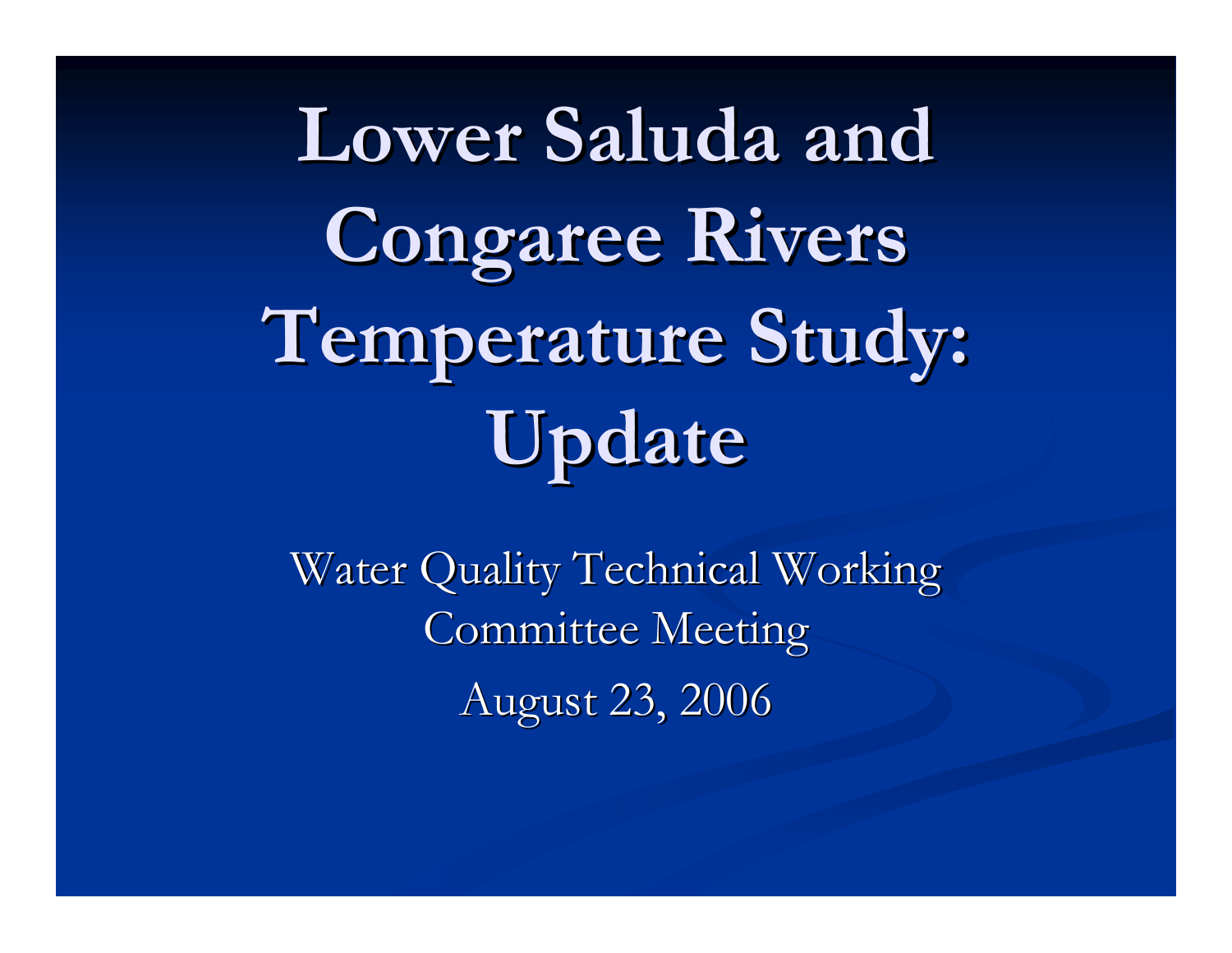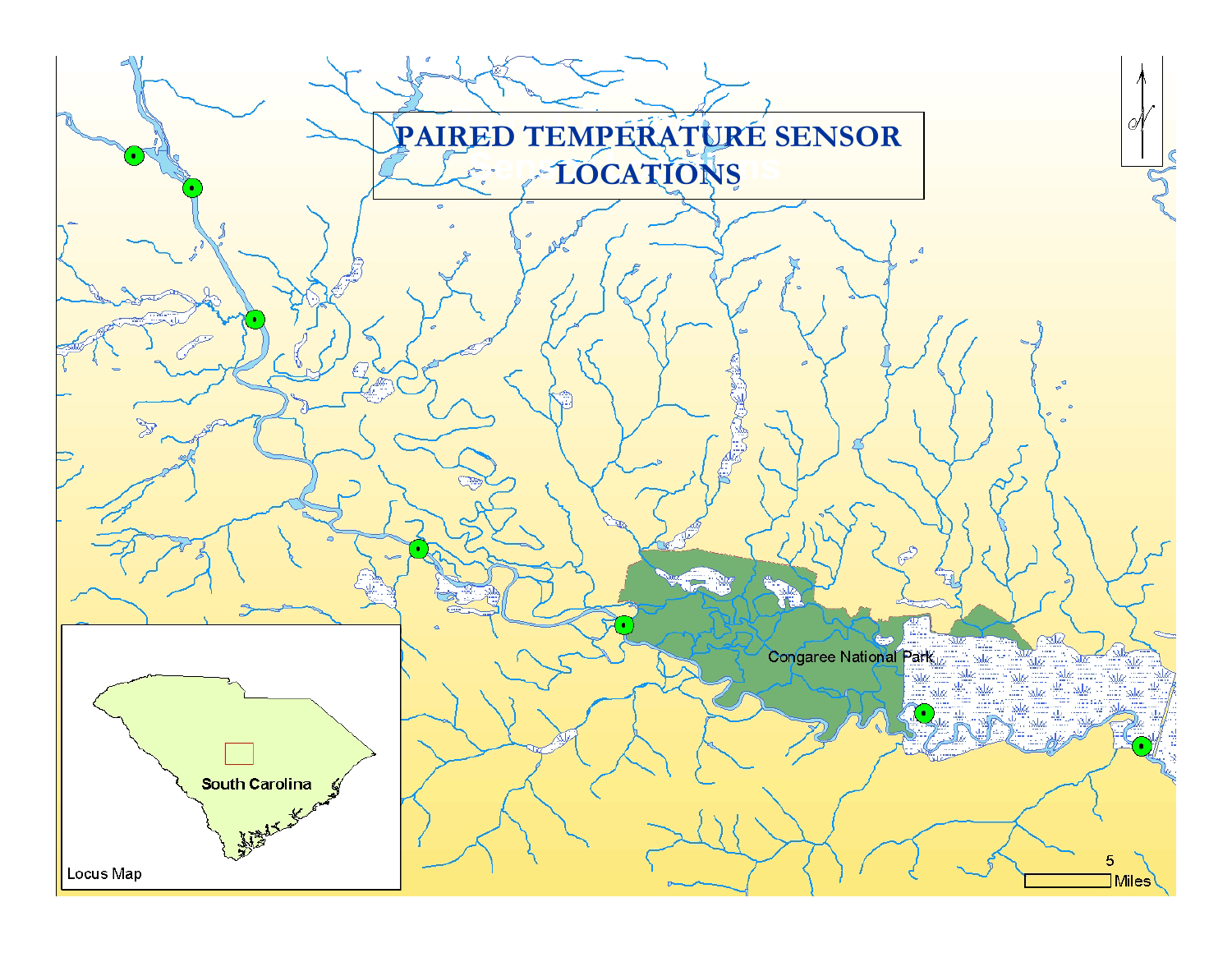#### **Lower Saluda Donwstream of Zoo**

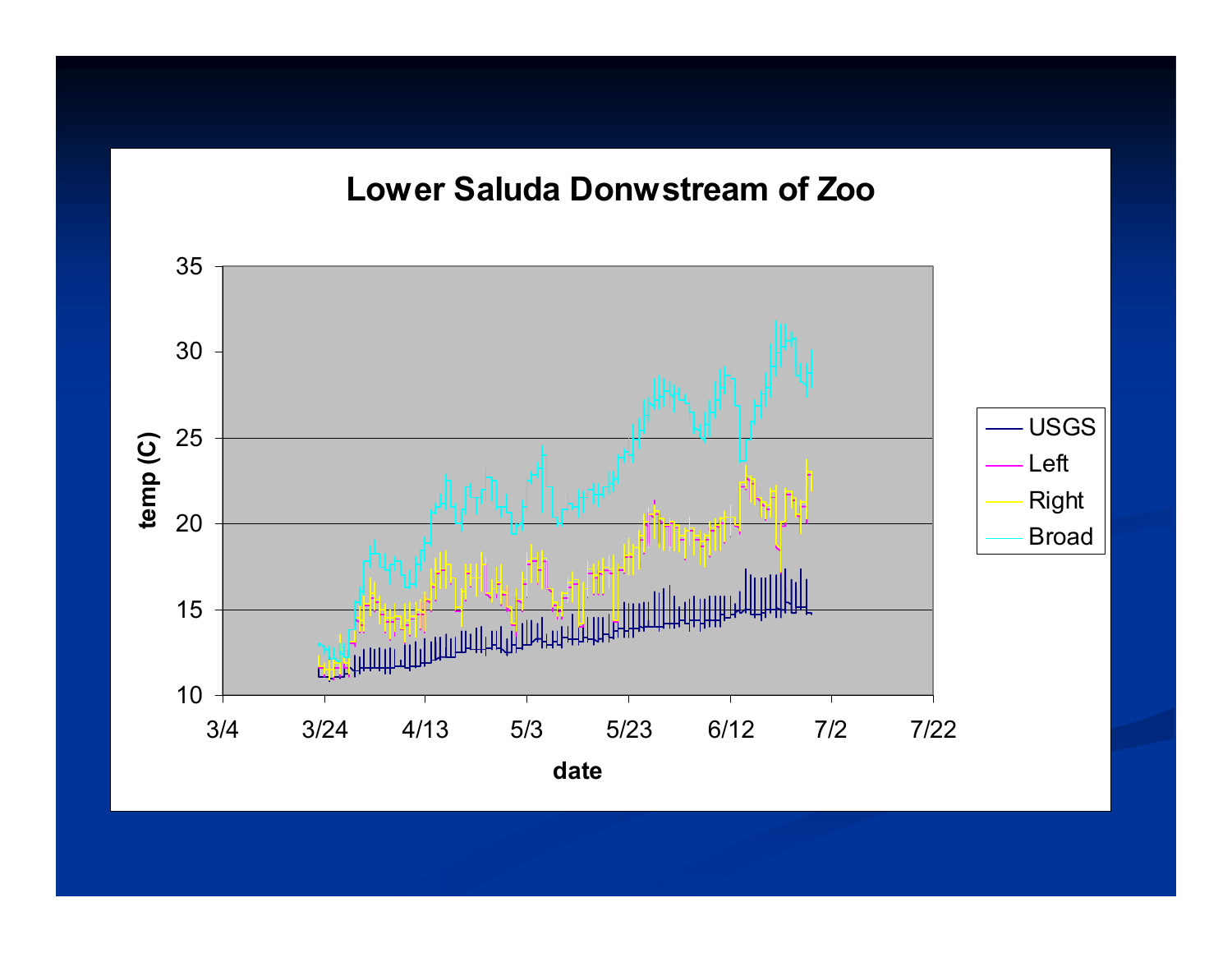#### **Congaree at Gervais St**

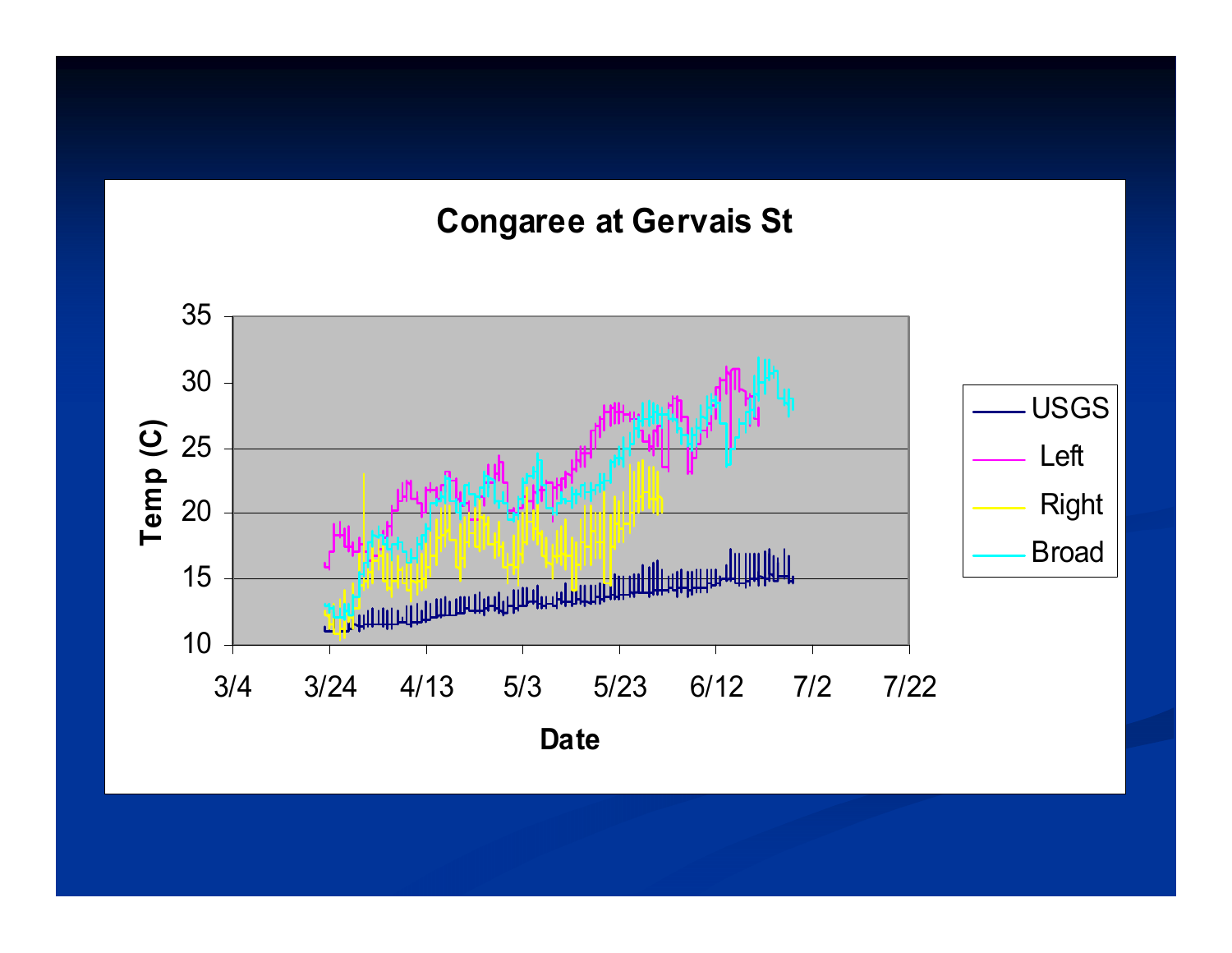## **Congaree at I-77**

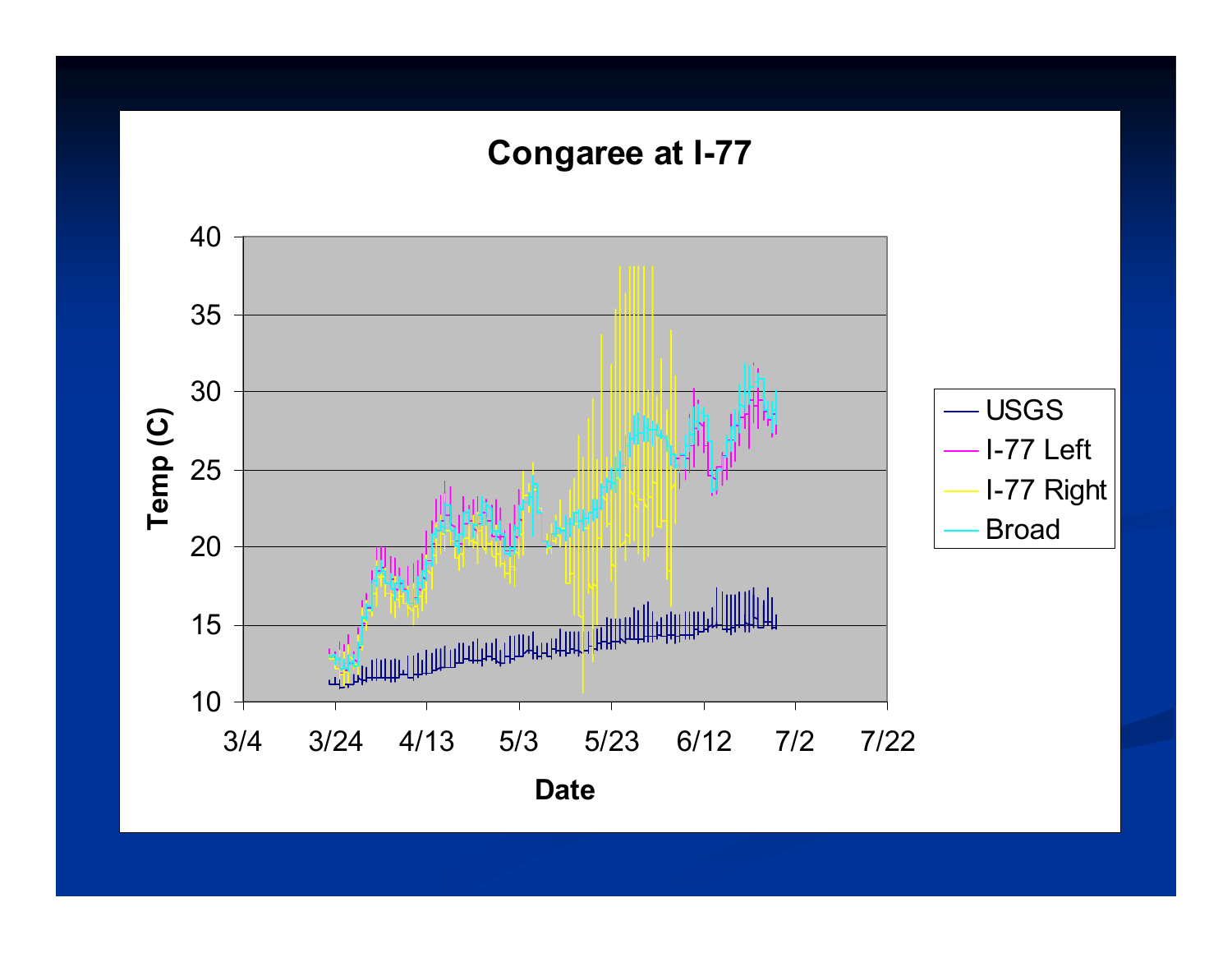### **Between I-77 and CNP**

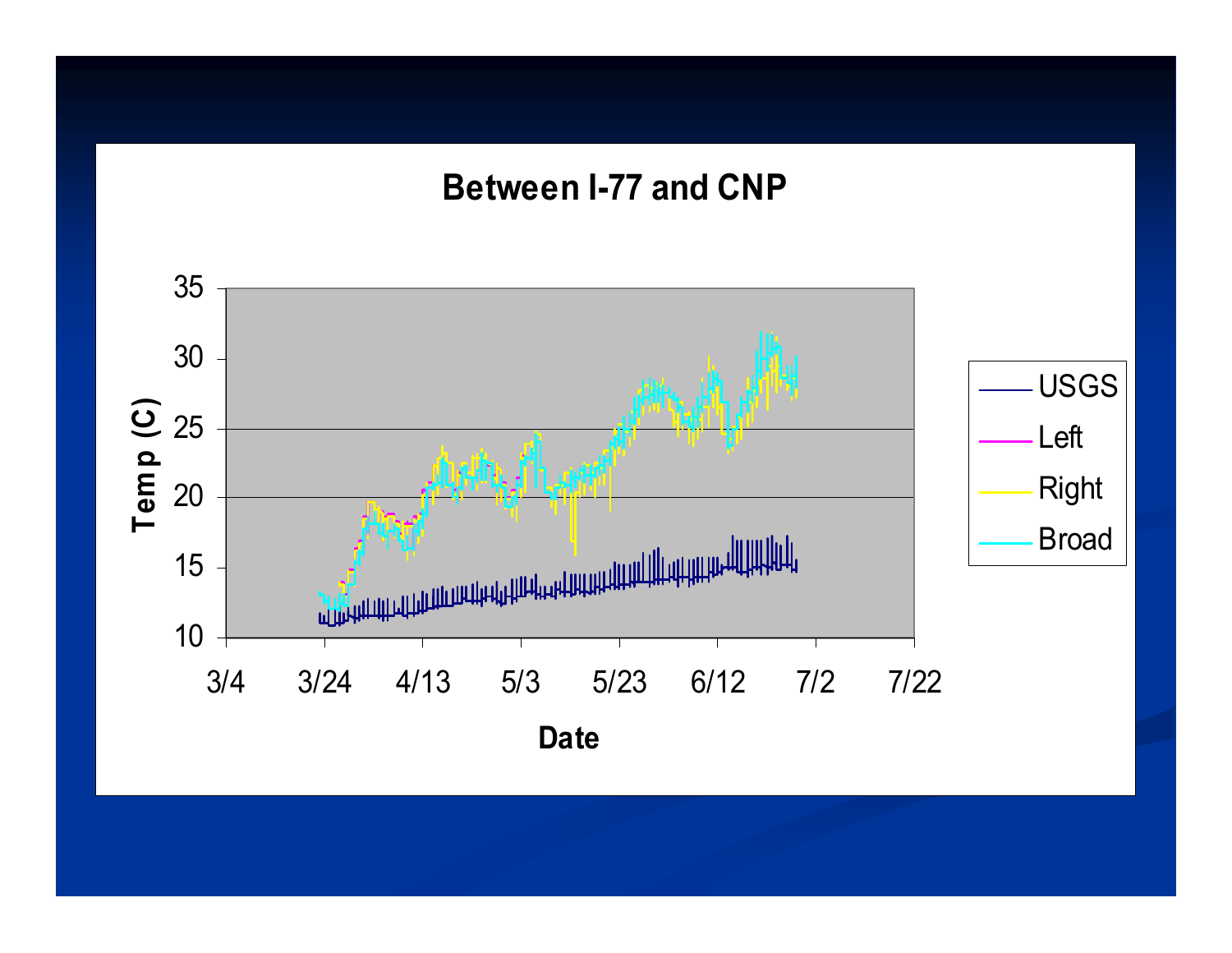## **CNP - Upstream**

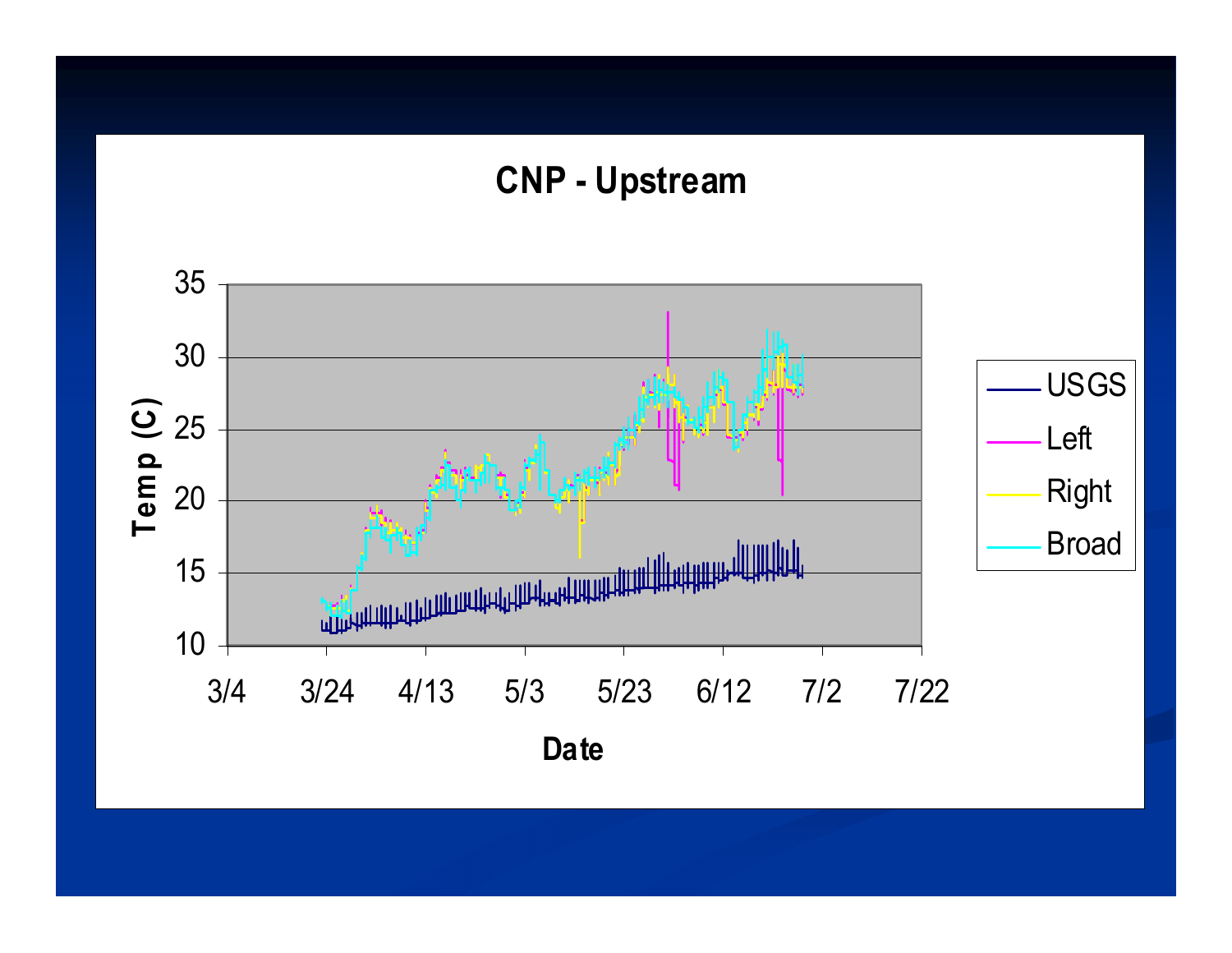#### **CNP - Midstream**

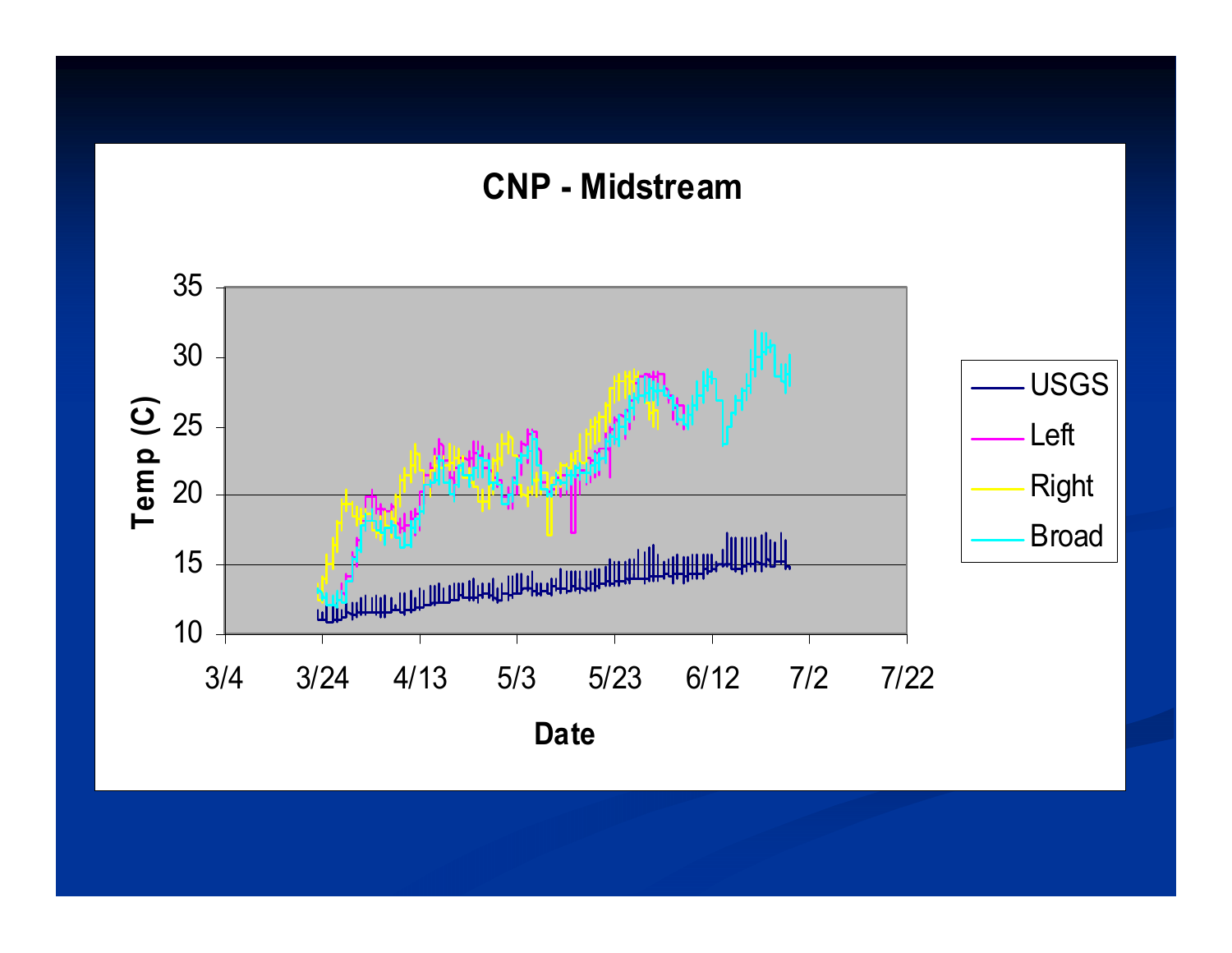### **CNP - Downstream**

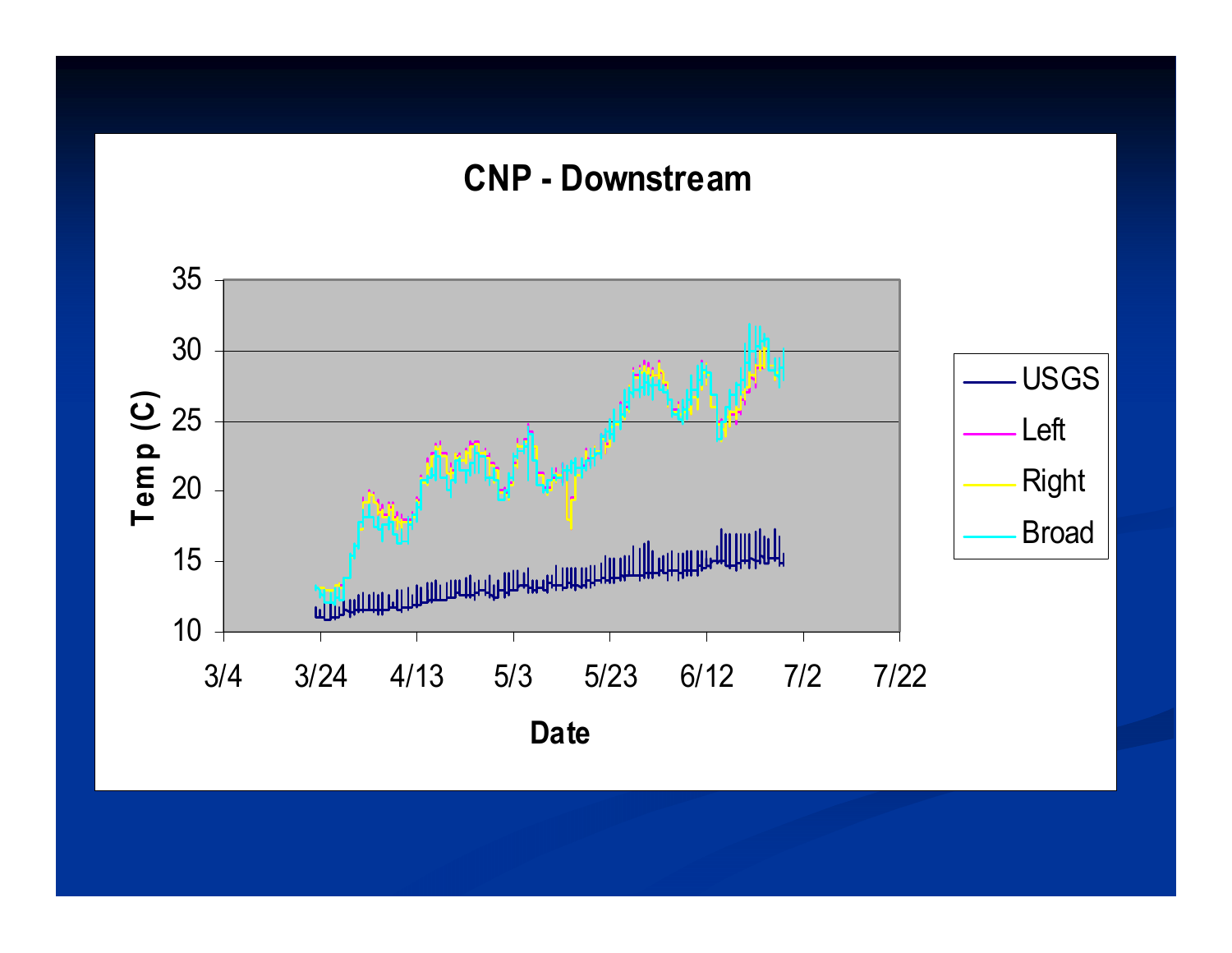# **Conclusions Conclusions**

- Congaree and Broad diverge from Saluda in Congaree and Broad diverge from Saluda in early April
- $\blacksquare$  Cross-sectional temperatures vary below confluence
- $\blacksquare$  To date, data suggests that influence extends at least to I-77 Bridge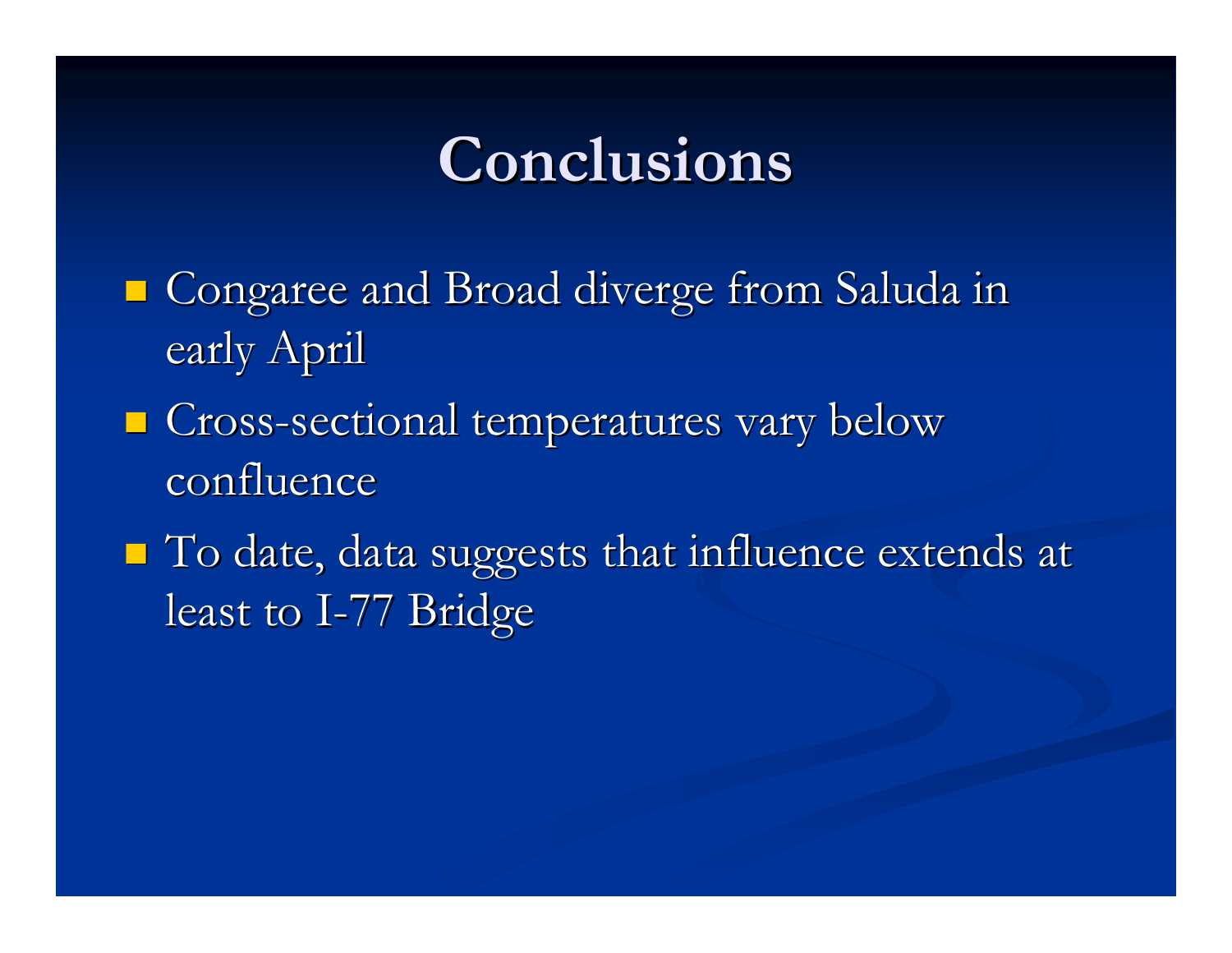# **Challenges Challenges**

#### $\blacksquare$  Vandalism / Theft

#### p. Breakoffs (corrosion / snags / high flows)

**Inaccessibility of instruments due to high** flows